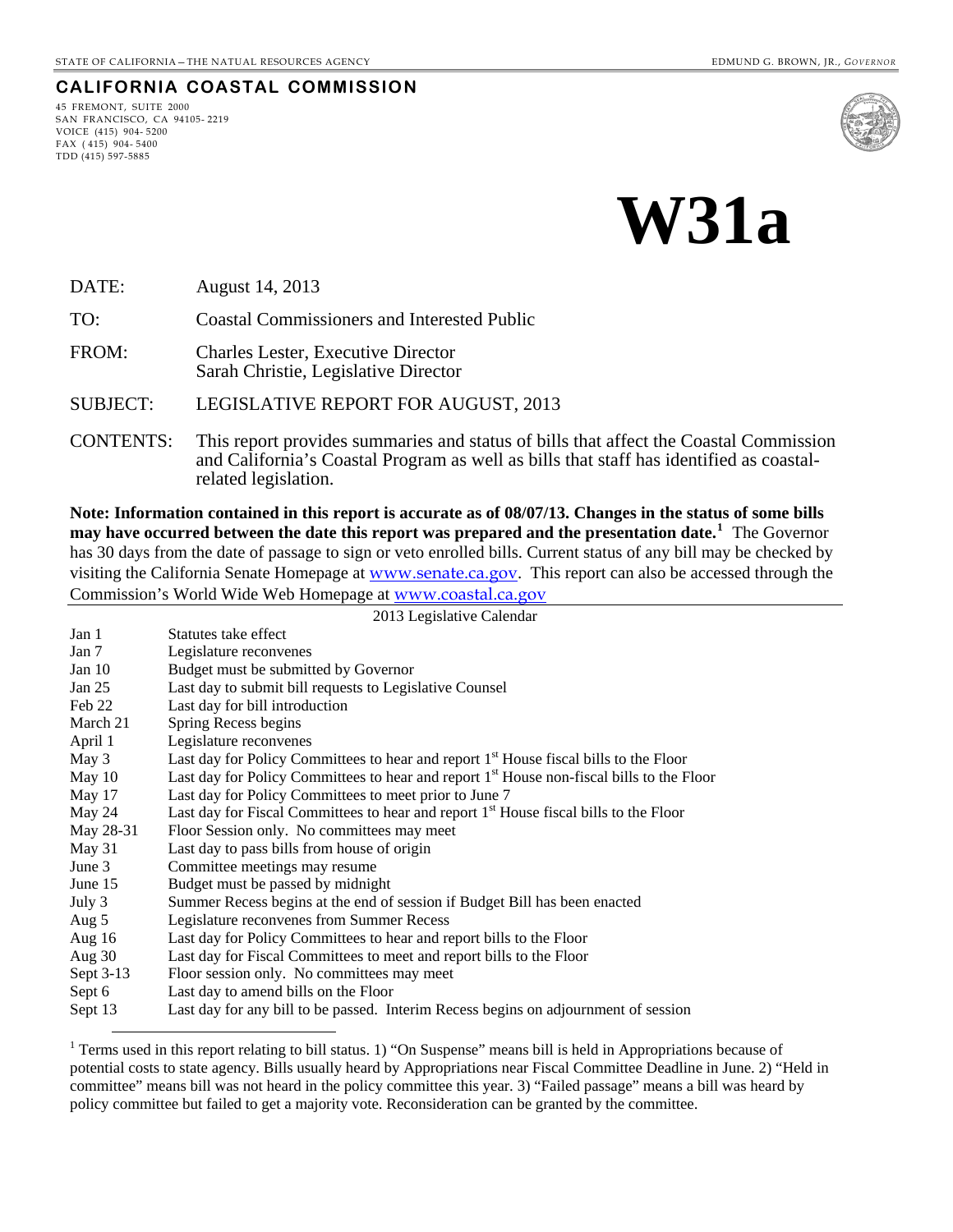# **PRIORITY LEGISLATION**

#### **AB 158 (Levine) Solid waste: single-use carryout bags**

This bill would prohibit specified retail outlets from providing plastic single-use carryout bags, and require the retail outlets to make reusable or compostable bags available to customers. The bill would allow a city or county to impose administrative civil penalties for violations of this measure, payable to the office that brought the action.

| Introduced    | 01/22/13                                          |
|---------------|---------------------------------------------------|
| Last Amended  | 04/09/13                                          |
| <b>Status</b> | Assembly Appropriations Committee. Suspense File. |

### **AB 203 (Stone) Coastal Act: compliance first**

This bill would authorize the Coastal Commission to require the resolution of an existing Coastal Act violation through the approval and conditions of a new development application.

| <b>Commission Position Support</b> |                                                         |
|------------------------------------|---------------------------------------------------------|
| <b>Status</b>                      | Assembly Floor. Inactive File. This is a two-year bill. |
| Last Amended                       | 03/11/13                                                |
| Introduced                         | 01/30/13                                                |

### **AB 248 (Gorell) Energy: power plants: Ventura County**

This bill would require the Public Utilities Commission and the Independent System Operator, in consultation with specified entities including the Coastal Commission, to submit a report to the Legislature by January 1, 2014, detailing recommended legislative actions, policies and incentives necessary to accomplish specific objectives related to once-through-cooling technologies at Ventura County's two coastal power plants.

| Introduced   | 02/07/13                                                 |
|--------------|----------------------------------------------------------|
| Last Amended | 04/04/13                                                 |
| Status       | Assembly Natural Resources Committee. Held in Committee. |

### **AB 521 (Stone) Solid waste: plastic**

This bill would direct the Department of Resources Recycling and Recovery to develop a list of major sources of marine plastics pollution and notify producers of listed items that they are required to design and submit a plan to reduce the producer's proportion of covered items in the marine environment. The producer would be required to meet the marine plastic pollution reduction targets that the producer of the covered item would be required to achieve, as specified in the regulations

| Introduced                         | 02/20/13                                          |
|------------------------------------|---------------------------------------------------|
| Last Amended                       | 05/07/13                                          |
| <b>Status</b>                      | Assembly Appropriations Committee. Suspense File. |
| <b>Commission Position Support</b> |                                                   |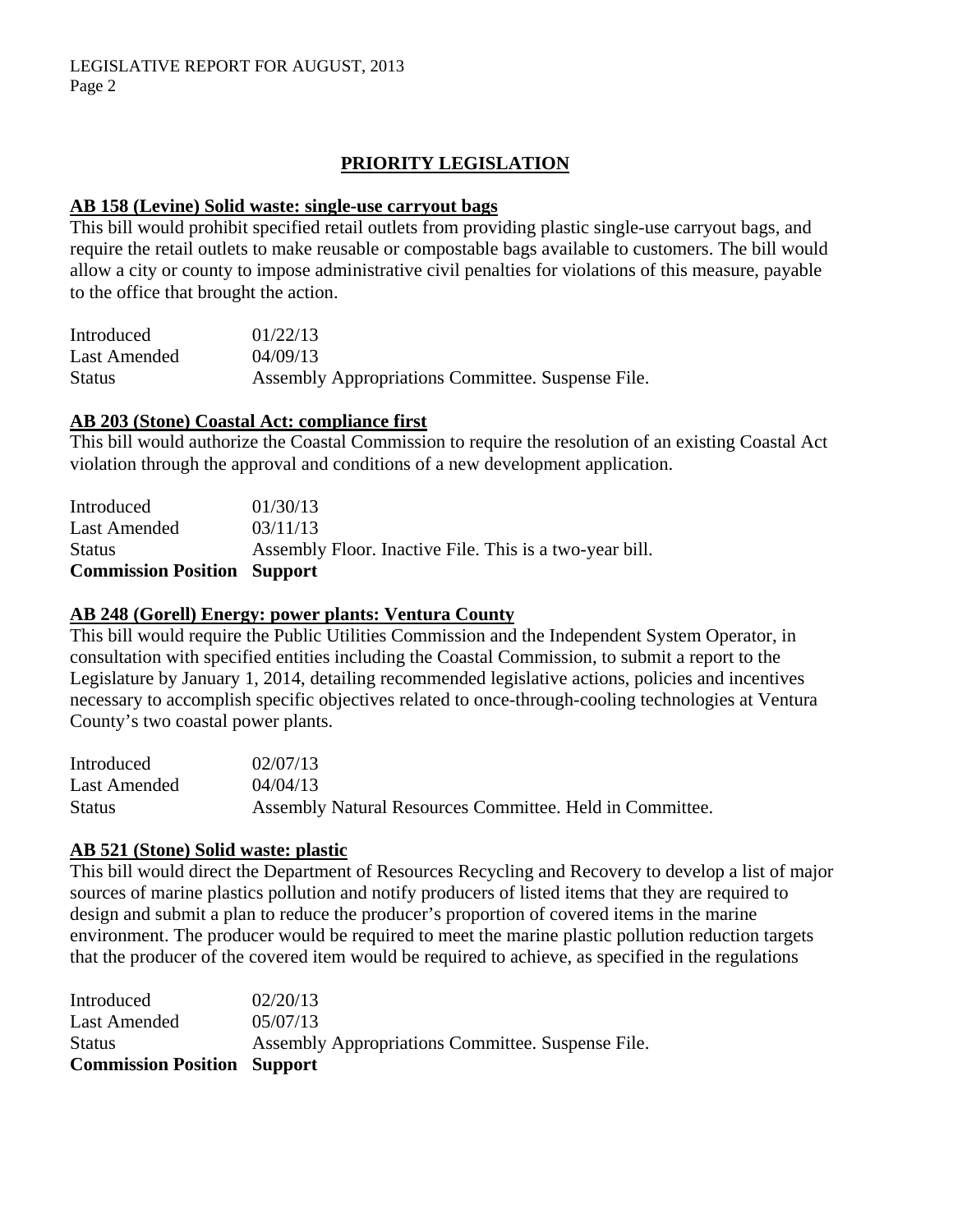## **AB 551 (Ting) Local government: Urban Agricultural Incentive Zones**

This bill would allow a county to establish by ordinance an "Urban Agriculture Incentive Zone" for the purpose of supporting small-scale urban agriculture. The bill authorizes a city, county, or city and county to adopt an ordinance allowing owners of urban lands, as specified, to enter into enforceable contracts (similar to Williamson Act contracts) with the local government, to restrict future uses of contracted lands to agricultural uses. Contracts are required to have a term of at least 5 years and the land must be at least one tenth of an acre in size.

| Introduced    | 02/20/13                         |
|---------------|----------------------------------|
| Last amended  | 07/09/13                         |
| <b>Status</b> | Senate Appropriations Committee. |

## **AB 691 (Muratsuchi) State lands: granted trust lands - sea level rise**

This bill would require a local trustee whose gross public trust annul revenues average \$250,000 annually to prepare an assessment describing how it proposes to address sea level rise on state tidelands. The report would be submitted to the State Lands Commission by July 1, 2019. *Amendments taken on 7/1/13 require that the economic benefit of environmental services provided by the natural resources on site must be taken into consideration for the purposes of determining costs to trustee.* 

| Introduced    | 02/21/13                         |
|---------------|----------------------------------|
| Last Amended  | 07/01/13                         |
| <b>Status</b> | Senate Appropriations Committee. |

## **AB 727 (Stone) Public trust lands: dredging**

This bill would require a grantee of public trust tidelands to notify the State Lands Commission, in writing, if the grantee intends to undertake dredging activities, and provide specified information regarding the project. The State Lands Commission would make a determination whether or not the proposal requires a subsequent lease.

| Introduced    | 02/21/13  |
|---------------|-----------|
| Last Amended  | 06/18/13  |
| <b>Status</b> | Enrolled. |

### **AB 754 (Muratsuchi) Income taxes: voluntary contributions: California Beach and Coastal Enhancement Account**

This bill would authorize California state taxpayers to make a voluntary contribution in excess of their tax liability to the California Beach and Coastal Enhancement Account, to augment the Coastal Commission's Whale Tail Grants Program. Amendments of 5/20 change the name of the fund on the tax forms to *"Protect our Coast and Oceans Fund."* 

| <b>Commission Position Support</b> |                                        |
|------------------------------------|----------------------------------------|
| <b>Status</b>                      | <b>Senate Appropriations Committee</b> |
| Last Amended                       | 05/20/13                               |
| Introduced                         | 02/22/13                               |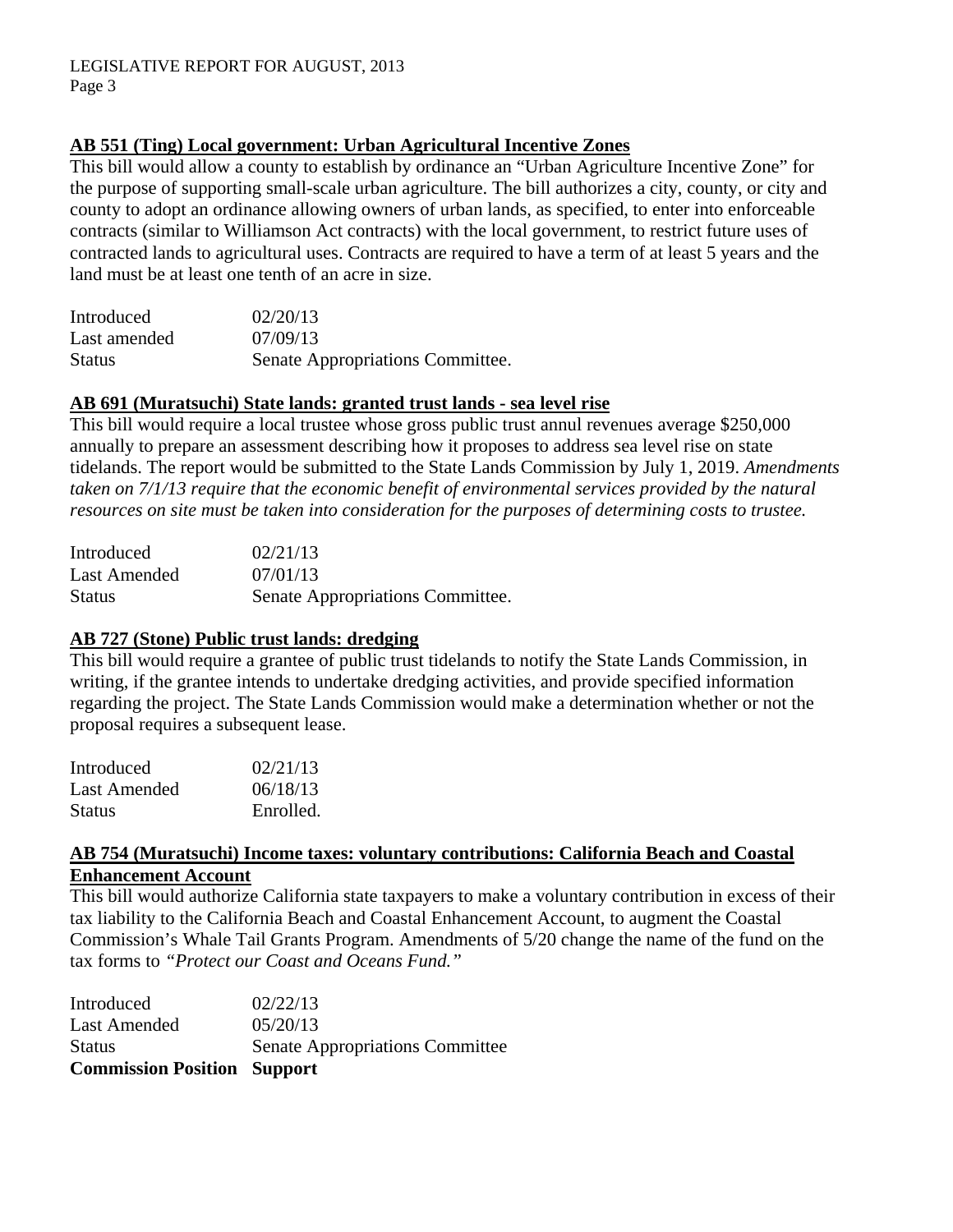### **AB 881 (Chesbro) Oil spill prevention and administrative fee**

This bill would increase the existing \$0.08 fee on barrels of crude oil or petroleum products landed at a marine terminal, eliminate the sunset on the existing fee of \$0.065, allow the OSPR Administrator to adjust the fee annually based on the California Consumer Price Index, and transfer up to \$2,000,000 from fees collected to the Oiled Wildlife Care Network. The provisions of this section would take effect January 1, 2015. *Amendments of June 18 reduce the cap from \$0.08 to \$0.07.* 

Introduced 02/22/13 Last Amended  $06/18/13$ Status Senate Appropriations Committee **Commission Position Support** 

### **AB 976 (Atkins) Coastal resources**

This bill would authorize the Commission to impose administrative penalties for violations of the Coastal Act. All funds collected under this provision would be deposited into the Violation Remediation Account, and that the Commission's administrative penalty authority would sunset after a period of three years.

| <b>Commission Position Support</b> |                                        |
|------------------------------------|----------------------------------------|
| Status                             | <b>Senate Appropriations Committee</b> |
| Last Amended                       | 05/28/13                               |
| Introduced                         | 02/22/13                               |

### **AB 1142 (Bloom) State beaches and parks: smoking ban**

This bill would make it an infraction to smoke a tobacco product on a state coastal beach or in a unit of the state park system.

| Introduced    | 02/22/13                 |
|---------------|--------------------------|
| Last Amended  | 03/21/13                 |
| <b>Status</b> | Assembly G.O. Committee. |

### **SB 4 (Pavley) Oil and gas: well stimulation**

This bill would require the Natural Resources Secretary to conduct a study on oil and gas well stimulation (aka "fracking") by January 1, 2015, and require the Air Board, Water Board, DTSC and local agencies to adopt rules and regulations pertaining to well stimulation. The bill would require an operator to obtain a permit prior to conducting fracking activities. The bill would require disclosure of "trade secret" fracking chemicals and fluids as part of the permitting process, but would protect that information from public review.

| Introduced    | 12/03/12                                 |
|---------------|------------------------------------------|
| Last Amended  | 06/25/13                                 |
| <b>Status</b> | <b>Assembly Appropriations Committee</b> |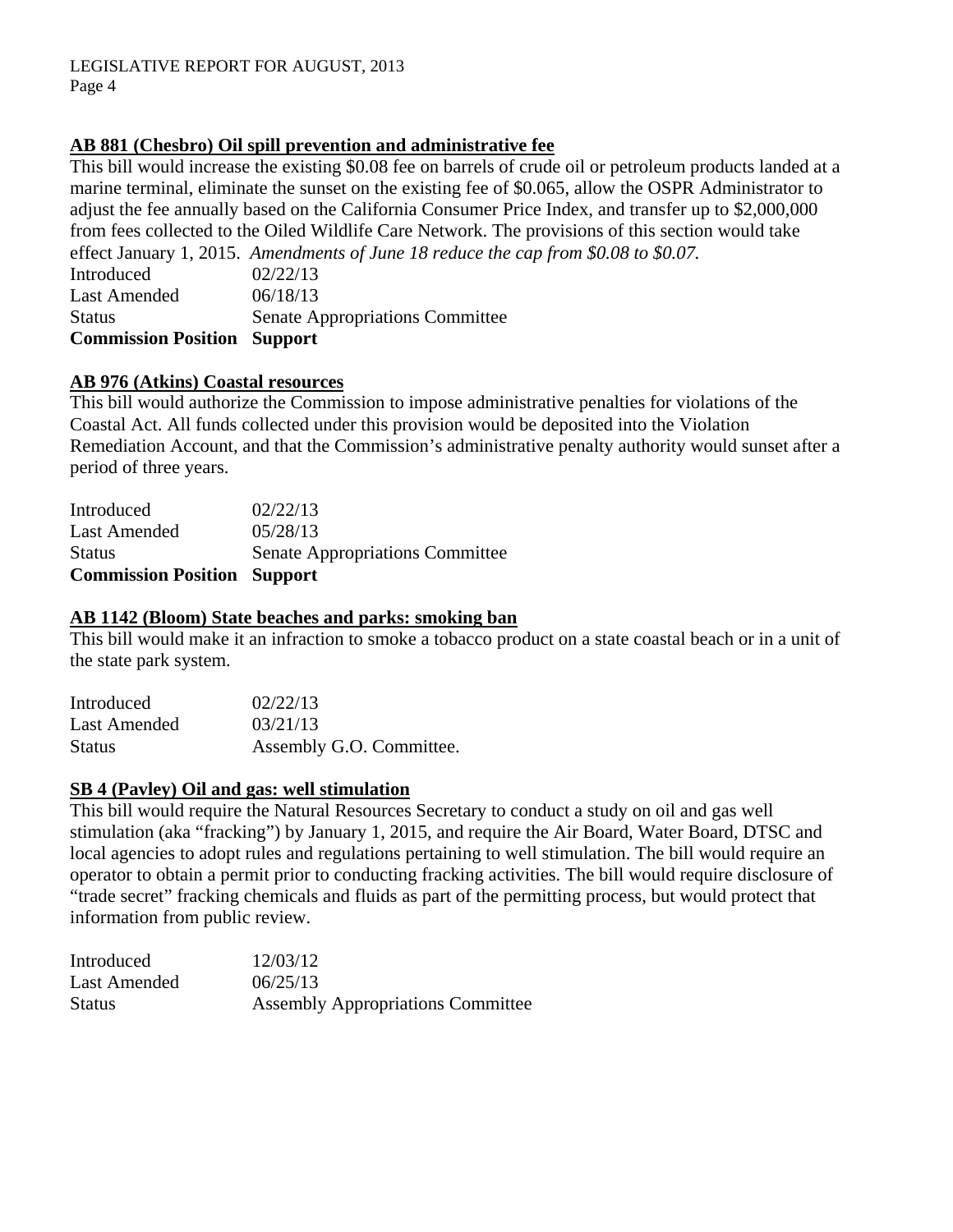# **SB 40 (Pavley) Safe, Clean, and Reliable Drinking Water Act of 2012**

This bill declares that it is the intent of the Legislature to amend the Safe, Clean, and Reliable Drinking Water Act of 2012 for the purpose of reducing and potentially refocusing the \$11,140,000,000 bond.

| Introduced    | 12/10/12                                            |
|---------------|-----------------------------------------------------|
| Last Amended  | 01/17/13                                            |
| <b>Status</b> | <b>Senate Natural Resources and Water Committee</b> |

### **SB 241 (Evans) Oil Severance Tax Law**

This bill would impose a severance tax of 9.9% of the gross value of each barrel of oil extracted from California after January 1, 2014, for deposit into the Oil Severance Fund, which this bill creates. The Department of Conservation would allocate those revenues to the UC Regents, the California State University Trustees, the Board of Governors for the Community Colleges, and the Department of Parks and Recreation.

| Introduced    | 05/07/13                                        |
|---------------|-------------------------------------------------|
| <b>Status</b> | Senate Appropriations Committee. Suspense File. |

### **SB 257 (Hancock) Coastal resources: physical adaptations to climate change**

This bill states that it is the intent of the Legislature to enact legislation to address coastal physical adaptations to climate change.

| Introduced    | 02/13/13                      |
|---------------|-------------------------------|
| <b>Status</b> | <b>Senate Rules Committee</b> |

## **SB 279 (Hancock) San Francisco Bay Restoration Authority**

This bill would amend Government Code to clarify the San Francisco Bay Restoration Authority's (SFBRA) ability to provide uniform ballot measures across nine counties within the SFBRA's jurisdiction. It would clarify governing law and the ballot process by specifying who prepares ballot material, how the materials are to be prepared, and where the measure will appear on the ballot to ensure uniformity across counties.

| Introduced    | 02/20/13                               |
|---------------|----------------------------------------|
| Last Amended  | 06/14/13                               |
| <b>Status</b> | <b>Senate Appropriations Committee</b> |

### **SB 387 (Wright) Coastal resources: once through cooling**

This bill would require the State Water Resources Control Board to authorize once-through-cooling systems for existing power plant facilities, consistent with federal laws and regulations.

| Introduced    | 02/20/13                                                                 |
|---------------|--------------------------------------------------------------------------|
| <b>Status</b> | Environmental Quality Committee. Hearing cancelled at request of author. |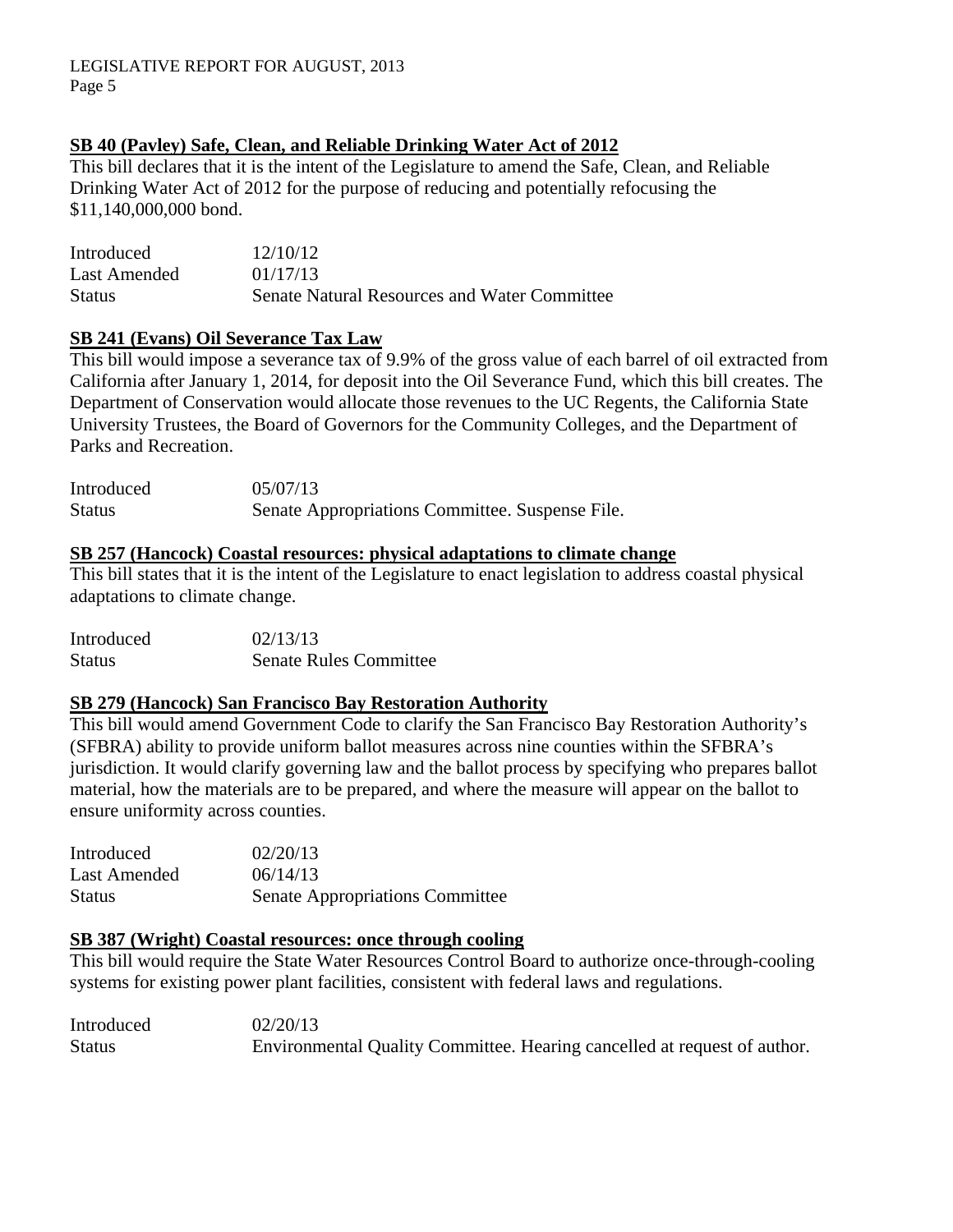## **SB 418 (Jackson) Nuclear Energy Planning and Responsibility Act**

This bill would require the PUC to require an applicant for relicensing a nuclear power generating facility submit a detailed study of the full needs and costs of relicensing to assess cost effectiveness of continued operation.

| Introduced     | 02/20/13                                  |
|----------------|-------------------------------------------|
| Last Amendment | 06/26/13                                  |
| <b>Status</b>  | Assembly Utilities and Commerce Committee |

### **SB 461 (Leno) State tide and submerged lands: mineral extraction leases: revenues**

This bill creates the Coastal Adaptation Fund through re-allocation of up to \$10,000,000 in state tidelands revenues to state coastal management agencies, including the Coastal Commission for work related to sea level rise.

| Introduced    | 02/13/13                                 |
|---------------|------------------------------------------|
| Last Amended  | 06/24/13                                 |
| <b>Status</b> | <b>Assembly Appropriations Committee</b> |

## **SB 511 (Lieu) Natural resources: Climate change: grants**

This bill would require the Secretary of Resources and the California Air Board, to develop guidelines for the awarding of grants for projects that enhance the reduction of greenhouse gas emissions and sequestration associated with natural resources.

| Introduced   | 02/21/13                                        |
|--------------|-------------------------------------------------|
| Last Amended | 04/30/13                                        |
| Status       | Senate Appropriations Committee. Suspense File. |

## **SB 671 (Monning) California Coastal Act of 1976: natural shorelines**

This bill states that seawalls, groins and revetments shall be designed to account for sea level rise.

| Introduced    | 02/22/13                                            |
|---------------|-----------------------------------------------------|
| <b>Status</b> | <b>Senate Natural Resources and Water Committee</b> |

### **SB 700 Wolk Natural resources: parks: carryout bags**

This bill would require retail establishments to charge a .\$0.05 fee for single-use carryout bags. A portion of the fee would be deposited into the Local Environmental Enhancement Fund (LEEF), which would be created by this bill. Funds from the LEEF would be available for expenditure by the Natural Resources Agency, upon appropriation by the Legislature, as grants to local governments for parks maintenance and litter abatement.

| Introduced    | 02/22/13                                        |
|---------------|-------------------------------------------------|
| Last Amended  | 04/23/13                                        |
| <b>Status</b> | Senate Appropriations Committee. Suspense File. |